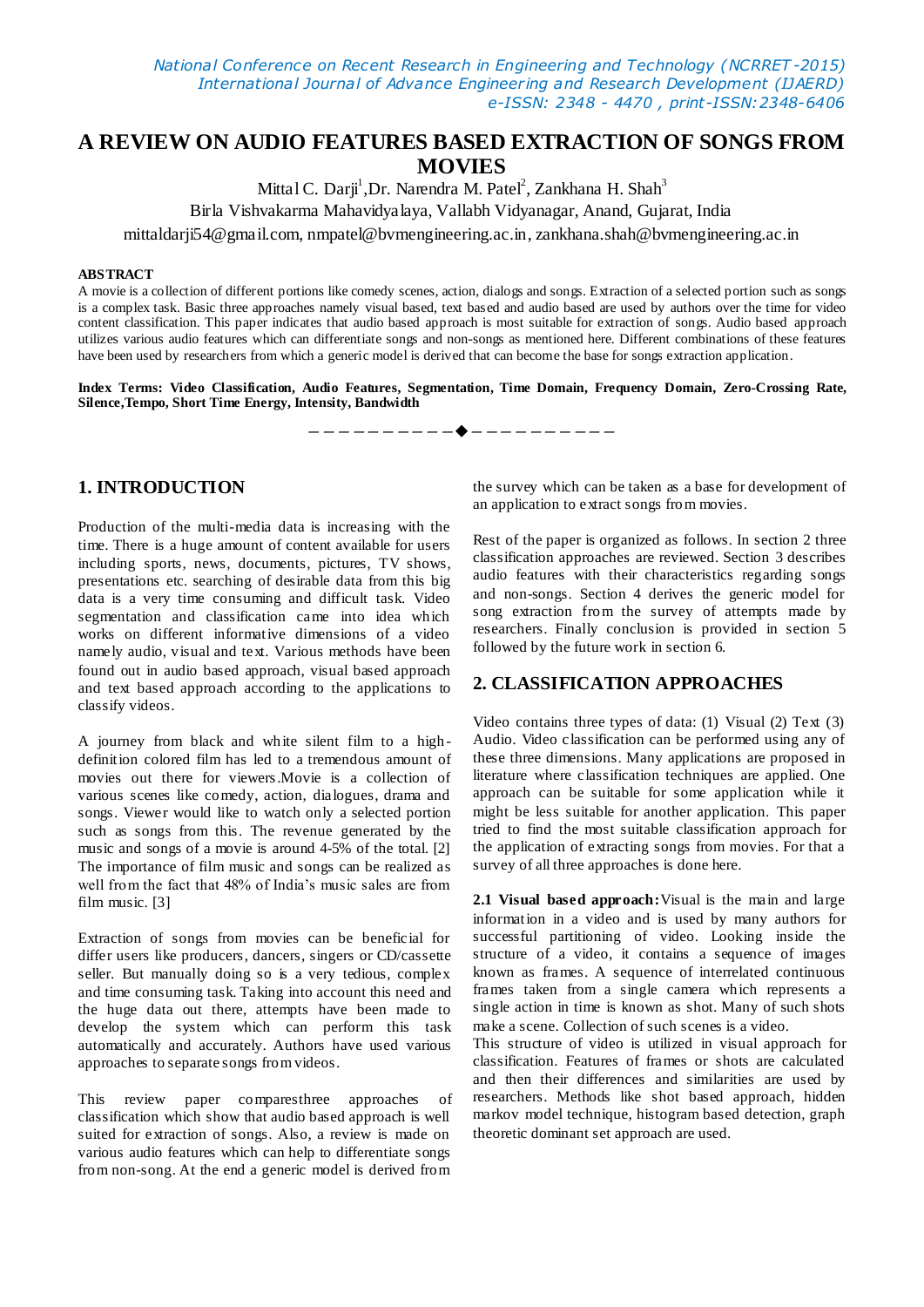**2.2 Text based approach:**Text-only approaches are the least common in the video classification literature. [7] Video contains textual data of two categories: (1) text displayed on screen in video (2) dialogs extracted form speech. Text from the screen such as name of a building is extracted by identifying the object followed by Optical Character Recognition (OCR) method to extract text from object. Dialogs can be extracted from speech by speech recognition methods or from subtitles by OCR. However subtitles do not give clear information about the sounds.

**2.3 Audio based approach:**Audio based approaches are found more often than text based approaches in video classification. Audio is an important part of a movie and contains a large amount of information which can be utilized in various ways to segment video. Audio part possesses various properties like intensity, pitch, Zero<br>Crossing Rates (ZCR), Mel-Frequency Cepstral Mel-Frequency Coefficients (MFCC), spectrum flux, Root Mean Square (RMS), tempo, beat and chroma. Various combinations of these properties are applied in literature.

#### **Table 1.** Comparison of classification approaches

| Approach     | Advantage/Disadvantage                                    | <b>Applications</b>                                     |  |
|--------------|-----------------------------------------------------------|---------------------------------------------------------|--|
| Visual Based | Large size of data                                        | Separating news reader and sight scenes from            |  |
|              | Pre-processing or normalization is required due to        | a news video                                            |  |
|              | lighting effect, in plane or out of plane rotation or     | Separating or tracking object                           |  |
|              | object motion                                             | Highlight extraction from sports<br>Video summarization |  |
|              | Overall greater computational resources and time          |                                                         |  |
|              | required                                                  |                                                         |  |
| Text Based   | Speech recognition has comparatively high error rates     | Reading score board                                     |  |
|              | OCR is computationally expensive                          | Reading headlines from news video                       |  |
|              |                                                           | Providing subtitles for deaf people                     |  |
|              |                                                           | Language translation                                    |  |
| Audio Based  | Requires fewer computational resources than visual        | Separating songs, environmental<br>noise,               |  |
|              | methods                                                   | dialogs from movies                                     |  |
|              | If features need to be stored then audio features require | Classifying videos into genre like news,                |  |
|              | less space                                                | commercials and sports.                                 |  |
|              | Audio clips are shorter in length and smaller in size     | Classifying movies into genre like horror,              |  |
|              | than video clips                                          | non-horror or action.                                   |  |

A review of all three approaches with respect to their suitable applications and performance is given in Table 1. **From the table it is clear that audio based approach is best suitable for extraction of songs from movies.**

## **3. AUDIO FEATURES**

Audio signal has many features which can distinguish song audio clip from the other part of movie. Samples taken from an audio clip of song are plotted in Figure 1. Same way audio clip of a non-song is shown in figure 2. Both the clips are of length 20 seconds. It is clearly observed from both the figures that song has overall higher intensity and lesser gaps or silence in between. Non-song possesses greater amount of silence. This is due to the small pauses in between the words while speaking. These figures also help in observation of few other audio features from table 2.



**Fig 1.** Song sequence of 20 sec



**Fig 2.** Non-song sequence of 20 sec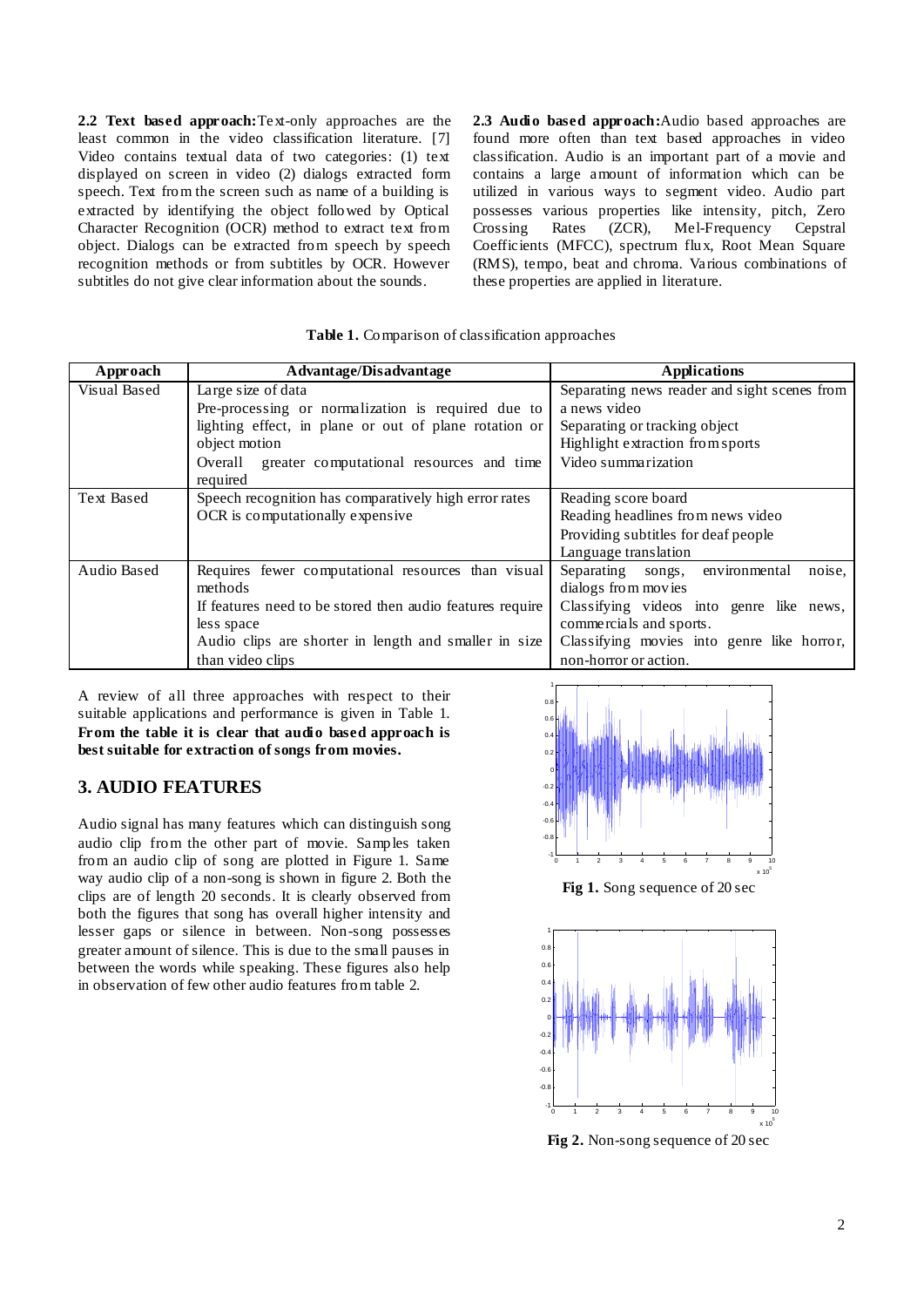Figure 1 and 2 displays song and non-song audio signals respectively.

Audio features can be classified mainly in two types: (1) time domain features and (2) frequency domain features. Both the types of features are used by researchers.Time Domain Features like Root Mean Square (RMS) of energy or amplitude, Short Time Energy (STE), intensity, Zero Crossing Rates (ZCR) and silence are used. Time domain signal can be converted into frequency domain using

fourier transform. It is also known as spectrum of a signal. Frequency domain features like Mel-frequency Cepstral Coefficients (MFCC), pitch, tempo and bandwidth are used.

Characteristics of these features differ for song and nonsong which is mentioned in table 2 with the description of features.

| Audio feature                      | Description                                                                                                                                                     | Song     | Non-song |
|------------------------------------|-----------------------------------------------------------------------------------------------------------------------------------------------------------------|----------|----------|
| Root Mean Square                   | It is the RMS value of energy or amplitude of signal.                                                                                                           | High     | Low      |
| Intensity                          | It is the sound power per unit area.                                                                                                                            | High     | Low      |
| <b>Zero Crossing Rates</b>         | It is the rate of sign-changes along a signal. It is<br>defined as the number of times zero crossed within a<br>frame.                                          | High     | Low      |
| Silence                            | It is the proportion of a frame with amplitude values<br>below some threshold.                                                                                  | Low      | High     |
| Tempo                              | It is a musical terminology which describes the speed<br>or pace of a given audio. Beats per minute (BPM) is a<br>typically used unit for measurement of tempo. | Constant | Varying  |
| Spectrum flux                      | It is the spectrum value difference between two<br>adjacent frames.                                                                                             | Low      | High     |
| Short Time<br>Energy<br>variations | It represents the total power spectrum of a frame.                                                                                                              | Low      | High     |
| Bandwidth                          | It is a measure of the frequency range of a signal.                                                                                                             | High     | Low      |

**Table 2.** Characteristics of Audio features

Above table shows how audio features can distinguish songs from non-song in movies.

### **4. SONG EXTRACTION FROM MOVIES**

Many attempts have been made in literature where video is classified into categories like speech, music, environmental sounds and silence using only audio features.To separate song portion, comparison of audio feature values is required among parts of movie and hence segmentation of movie audio clip into smaller clips is the first task performed by most of the authors. Researchers have selected various combinations of features and segmentation ways in literature.

T. Ratanpara, M. Bhatt [2] has used Intensity as the major discriminator feature after the segmentation process. But using only intensity did not give correct result and hence they have used tempo and silence as well to remove the faulty detection of songs.

S. M. Doudpota, S. Guha [3] performed segmentation of movie and used three features at first stage namely ZCR, spectrum flux and STE. They also got false detection after first stage. Elimination of sequences having length less than 120 seconds is performed. Authors have generated the Probabilistic timed automata using the song grammar to accurately extract songs from movies.

C. Panagiotakis and G. Tziritas [4] made attempt to separate speech and music form videos. They performed real time segmentation using the RMS of amplitude. Silence and ZCR are used here for improvements in result.

H. Jiang, T. Lin, H. Zhang [5] classified video into parts like speech, music, environmental sounds and silence. Features like ZCR, STE and noise frame ratio were used. They used color histogram for corrections.

H. Harb, L. Chen, J. Auloge [6] separated speech, music and silence from the videos. For this, energy, ZCR and silence are used. Further they have performed gender detection using frequency and ZCR.

From the survey of all such researches it is clearly observed that only one audio feature is not sufficient to extract songs from movies. Using only one feature leads to promising songs which may have non-song portions as well. Usage of more than one audio feature is required for removal of such non-songs portion and improvement in accuracy in results. A general methodology is derived for extraction of songs form movies which is presented in figure 3.